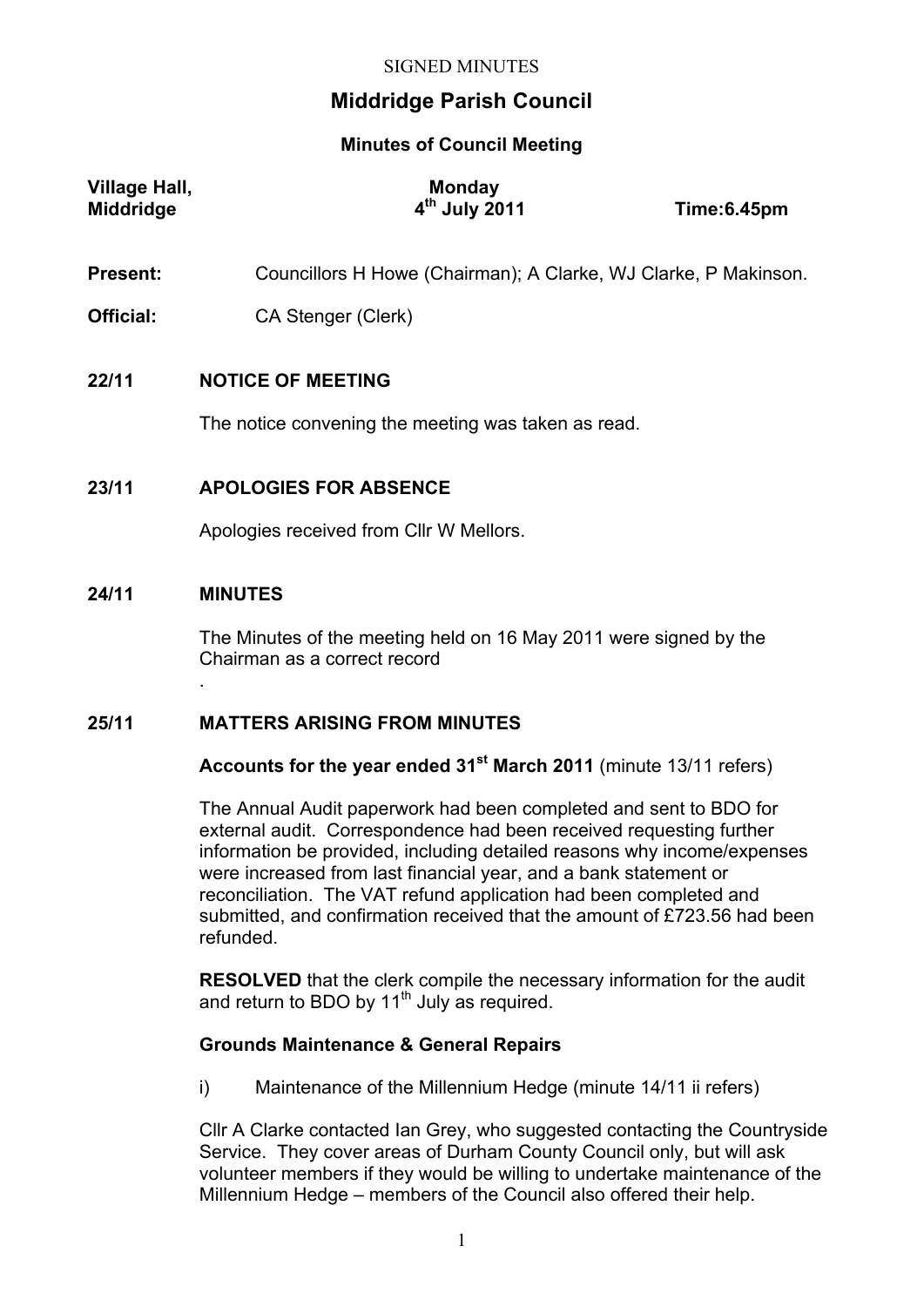#### SIGNED MINUTES

ii) Parish Paths Partnership (minute 14/11 iv refers)

An email had been received confirming that the fallen tree had been removed

#### **26/11 ACCOUNTS FOR PAYMENT**

Members considered a schedule of Accounts for Payment.

**RESOLVED** that the following accounts be approved for payment:-

| Salary                                | £191.65 |
|---------------------------------------|---------|
| Grasscutting - May                    | £188.00 |
| Grasscutting - June                   | £188.00 |
| <b>Internal Audit</b>                 | £65.00  |
| Reimbursement for N Hart leaving gift | £50.00  |
| Donation - fete raffle                | £40.00  |
| Reimbursement for tubs & compost      | 51.70   |
| Membership fees                       | £78.00  |
|                                       |         |

## **27/11 GROUNDS MAINTENANCE & GENERAL REPAIRS**

- i) A new tub had been purchased and sited by Cllr Makinson.
- ii) It was noted that the trees on the village green need remedial work as the low hanging branches are becoming a hazard, impeding the grass cutting and posing health and safety risks to villagers.
- iii) The grass cutting had been monitored over the preceding months and the quality was discussed. Members were satisfied with the standard, especially the care and attention taken during the cut preceding the village fete.

**RESOLVED** ii) that the clerk contact the relevant department to enquire about permission to have the trees modestly crown lifted, and iii) that the quality continue to be monitored.

# **28/11 PROPOSED DISPOSAL OF ALLOTMENTS BY DURHAM COUNTY COUNCIL, MIDDRIDGE**

There had been no response to the emails sent to Joanne Maclean. It was suggested that Cllr Dorothy Bowman be contacted and for Joanne Maclean to be contacted by telephone.

**RESOLVED** that Cllr A Clarke contact Cllr Bowman and that the clerk attempt to contact Joanne Maclean by telephone.

(Cllr Makinson declared a personal, non-prejudicial interest in respect of the above item as a result of being a current allotment holder.)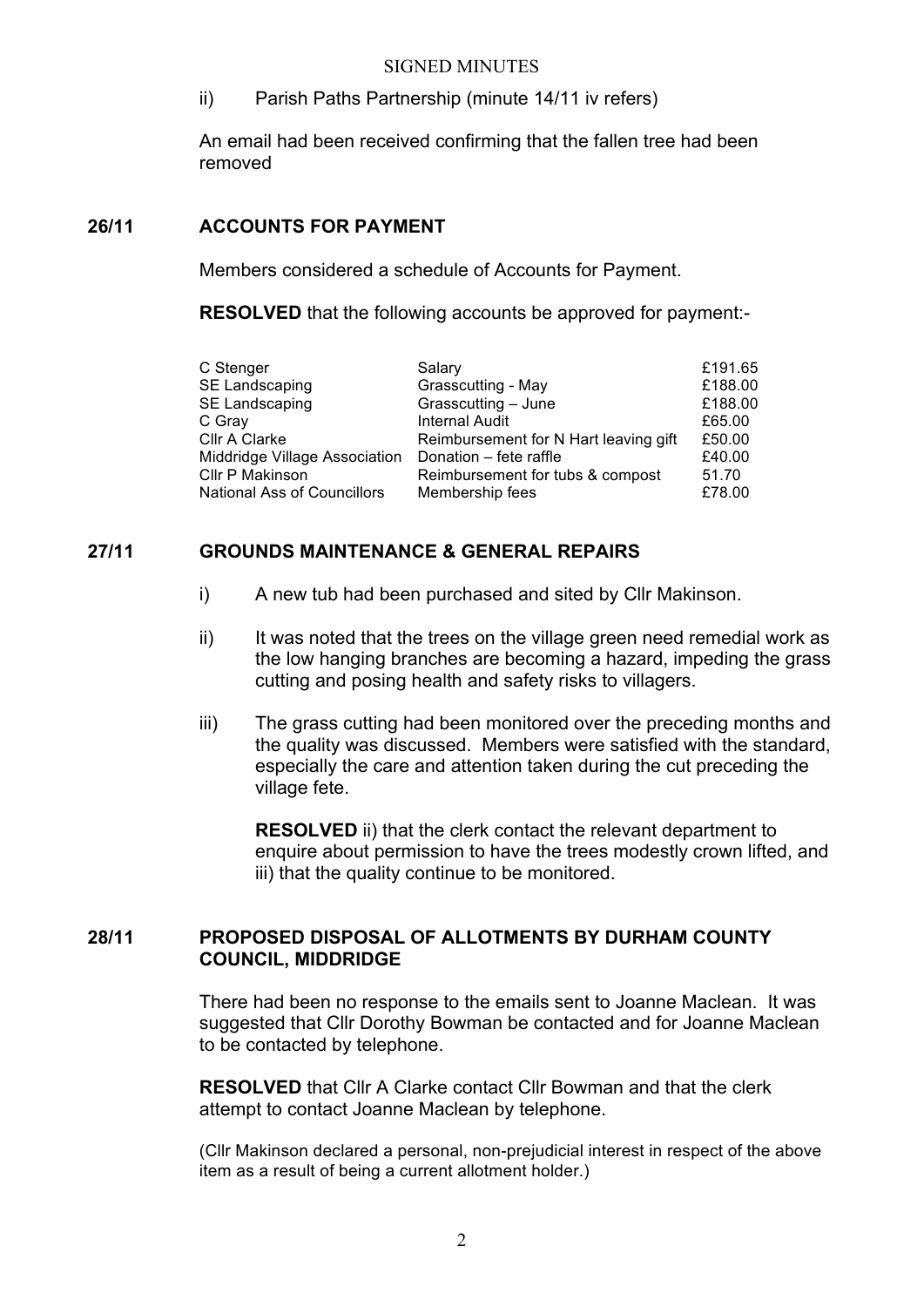#### **29/11 PLANNING APPLICATIONS**

The Clerk advised that an application had been presented, requesting the removal of 2 conditions of previous planning approval for Middridge Meadows. The application was considered.

**RESOLVED** that the clerk contact David Gibson to request further details of the application, in particular with regards to future development plans for the site, before the Council submits a response.

#### **30/11 CHILDREN'S' PLAY AREA**

Consideration was given to the Clerk's monthly inspection report regarding the condition of the play area and equipment. There were no issues with the play equipment but it was noted that the inner fence around the play area, while still secure as there is an outer fence also, is not as stable as it could be and is leaning inward.

The football net had been inspected by Cllr Clarke and Cllr Howe and deemed satisfactory, and not a substantial risk to health and safety.

The Clerk had contacted Zurich regarding the overdue inspection of the play equipment and had been informed that the inspection had taken place in November 2010 – a further copy of the report would be provided as a copy had not been received.

**RESOLVED** that the report be noted and that the condition of the fence be monitored by the Clerk and any substantial deterioration reported.

# **31/11 C35 NEWTON AYCLIFFE TO SHILDON ROAD-TRAFFIC CALMING**

Mr Straugheir had been contacted with regard to a meeting and had agreed; however the meeting was deferred until after the PACT meeting as Inspector Andy Neill had offered to attend in order to address concerns and discuss measures that could be taken regarding speeding.

The PACT meeting was well attended and the main item of discussion was the measures available to slow speed. The outcome was that the police are to initiate a Community Speed Watch and requested volunteers of all ages from the village to stand with officers while this was undertaken. Once speed statistics were available, further measures could be discussed and considered.

**RESOLVED** that the Clerk contact Mr Straugheir to defer meeting until further notice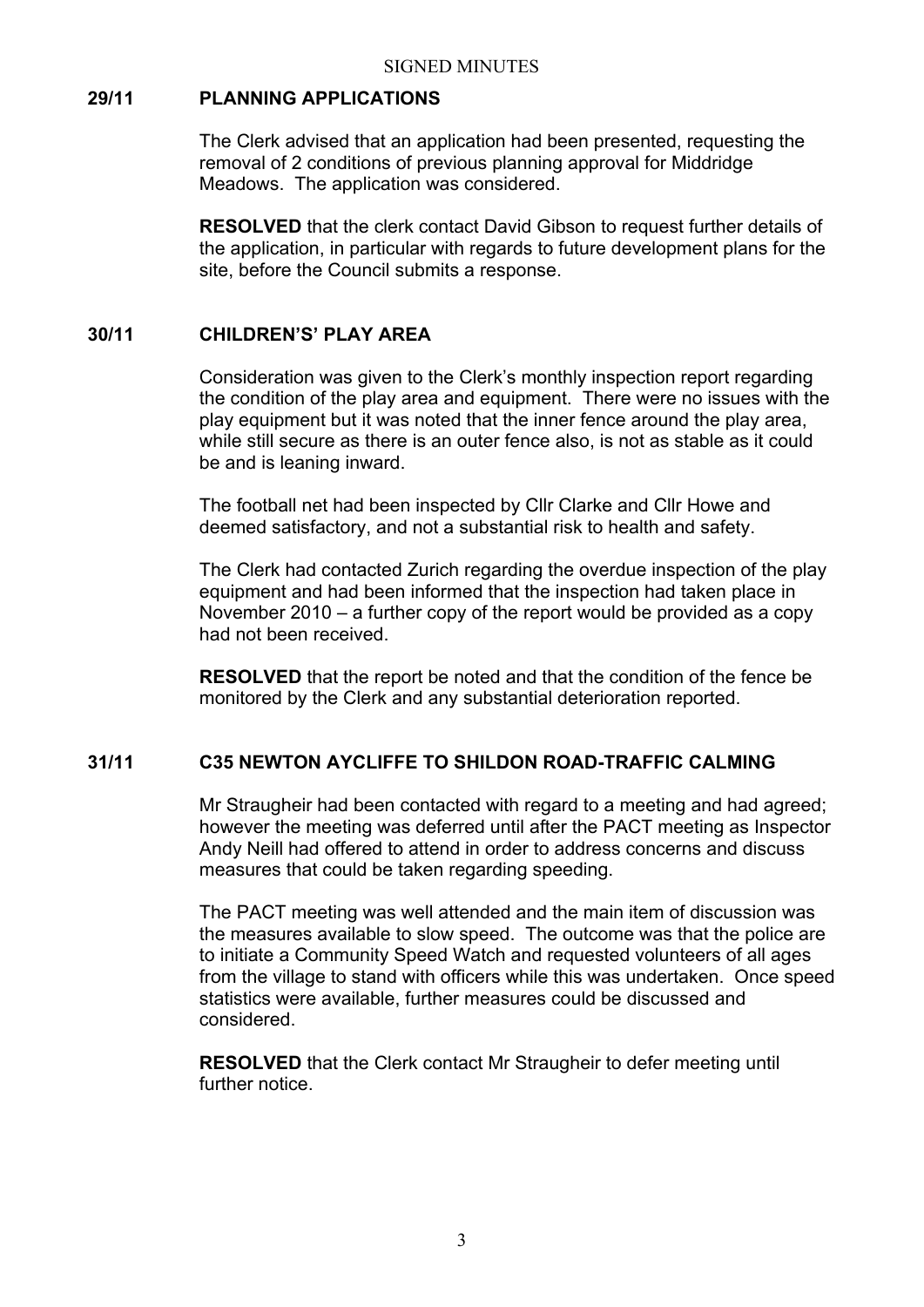# **32/11 G.A.T.C./MIDDRIDGE AREA ACTION PARTNERSHIP FEEDBACK**

Cllr A Clarke advised of a Forum to be held Tuesday 12 July, from 2pm until 8pm at Newton Aycliffe Leisure Centre. The date of the next Board meeting is Tuesday  $19<sup>th</sup>$  July at 6pm in Aycliffe Village Community Hall.

**RESOLVED** that the report be noted.

# **33/11 DURHAM COUNTY COUNCIL PLAN / FUTURE OF LOCAL PUBLIC AUDIT**

The Council's response to the Durham County Council Plan, opposing the housing development at Eldon Whins, had been completed and was ready to be submitted, including residents completed questionnaires. Cllr A Clarke advised that 1000 houses had already been allocated for Newton Aycliffe, including 347 for Eldon Whins.

The Future of Local Public Audit response was also complete.

**RESOLVED** that the clerk submit both responses.

# **34/11 CLERK'S SALARY – NEW REQUIREMENTS**

The Clerk reported that it is now a requirement for all Parish Councils to be registered as employers, and for all Parish Clerks to be paid through PAYE. Cllr Howe advised of details obtained from his accountant, David Scott, of a price for running a payroll. However it may be possible for the Clerk to complete the required procedure and run a basic payroll system through HMRC online tools. Cllr Howe also advised of workshops run by HMRC/Inland Revenue.

**RESOLVED** that the Clerk look into matters further and contact NALC and HMRC for advice.

## **35/11 GENERAL CORRESPONDENCE**

The Council considered the email log, detailing all emails received by the Clerk, and the following correspondence: County of Durham School Benevolent Fund – donation request.

**RESOLVED** that the correspondence be noted.